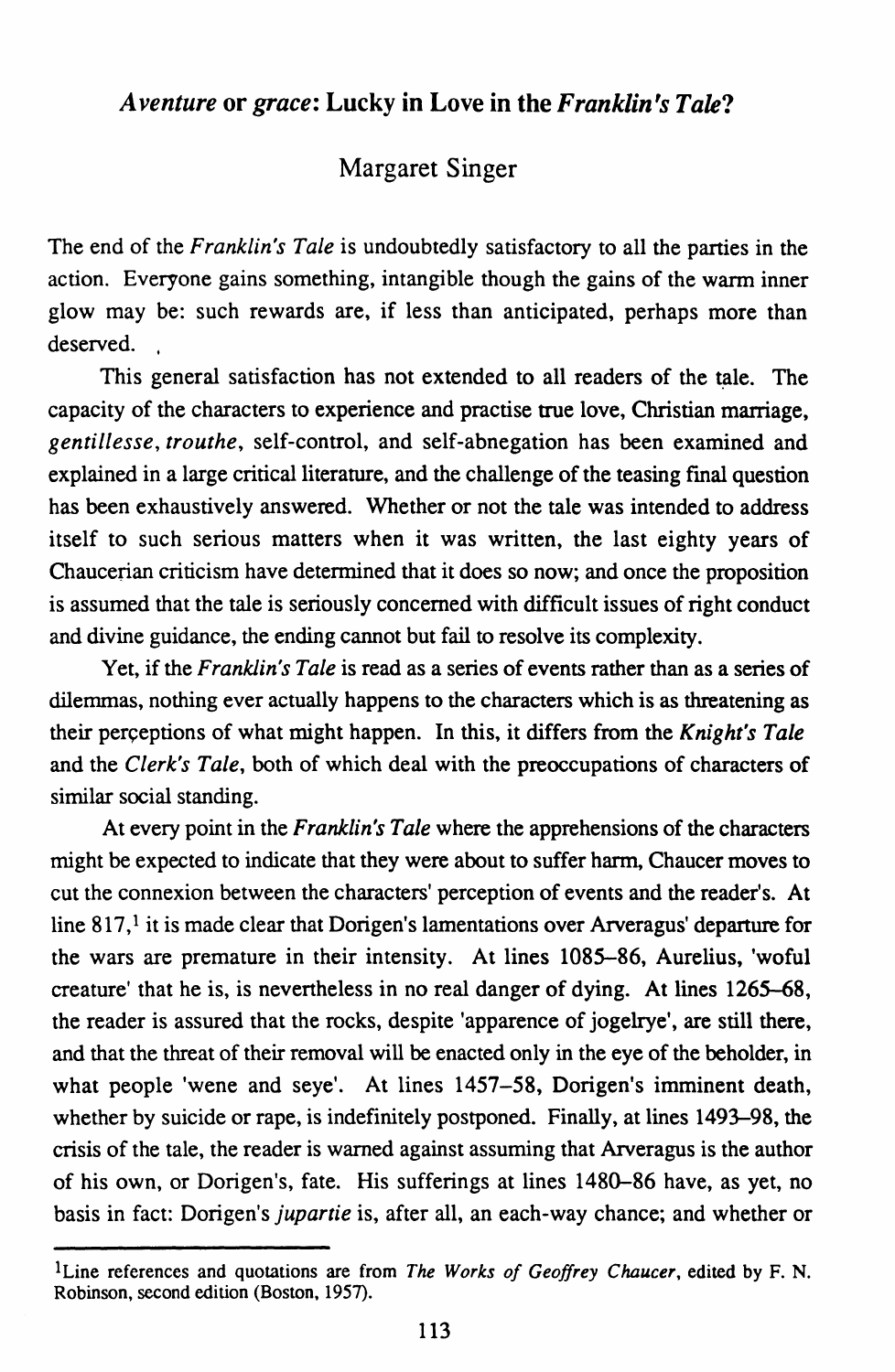not his display of weeping demonstrates a more elevated sensibility than anyone else's is a matter of taste rather than judgment.

The events which occur before each of these interpolations are, successively: Arveragus marries Dorigen and goes to England; Dorigen tells Aurelius to get rid of the rocks; the rocks are apparently removed; Arveragus tells Dorigen that she has to meet Aurelius in the garden. The arguments on faith, love, honour, and integrity which accompany the characters' expressions of misery or elation do not follow inevitably from the nature of the events in themselves. On the contrary, the topics raised demonstrate how the characters in the narrative construct a meaning for the action which is not necessarily relevant to its resolution.

This disjunction is confirmed at lines 1499-510, where the final movement of the tale begins, and the action might be expected to encompass the serious issues which Dorigen, Arveragus, and Aurelius find so important. Instead, the passage begins with the assertion that Aurelius has at last got lucky; Arveragus has made his honourable sacrifice, Dorigen is about to make hers, and Aurelius of *'aventure happed* hire to meete *I* amydde the toun, right in the quykkest strete' (11. 1501–02).<sup>2</sup> This stroke of luck is almost immediately shown, in lines 1506-07, to be the sort of luck that one makes for oneself, and it is difficult to see how these lines could be read any other way than as a joke: 'For *wei he spyed* whan she wolde go *I* Out of hir hous to *any maner* place'. A nice symmetry of events confirms the supposition of humour here, since Aurelius' first encounter with Dorigen in the garden was the result of exactly the same combination of opportunism and inadvertence. Originally, in dances in the garden, 'It *may wei be* he looked on hir face *I* In swich a wyse as man that asketh grace' (ll. 957-58), and after an unspecified period of such strategic yearning, 'it *happed* er they thennes wente ... they fille in speche' (11. 960-64). At both the beginning and end of his acquaintance with Dorigen, Aurelius has taken some trouble to be in the right place at the right time to take advantage of whatever might 'happen' to come his way.

The part played by luck in securing a happy outcome to Aurelius' endeavours is indicative of its operation in resolving Dorigen's fate also. The reader has already been told that, 'She may haue bettre fortune than yow semeth; / And whan that ye han herd the tale, demeth' (ll. 1497-98). Now, as she leaves for the garden, luck, with a little help from Aurelius, ensures their meeting: 'But thus they mette, of aventure or grace,  $/$  And he saleweth hire with glad entente' (11, 1508–09). There has been some discussion about why *grace* is introduced here, and some speculation that the theological sense could be appropriate - perhaps to restore to the tale the

<sup>2</sup>My italics in all quotations from the *Franklin's Tale.*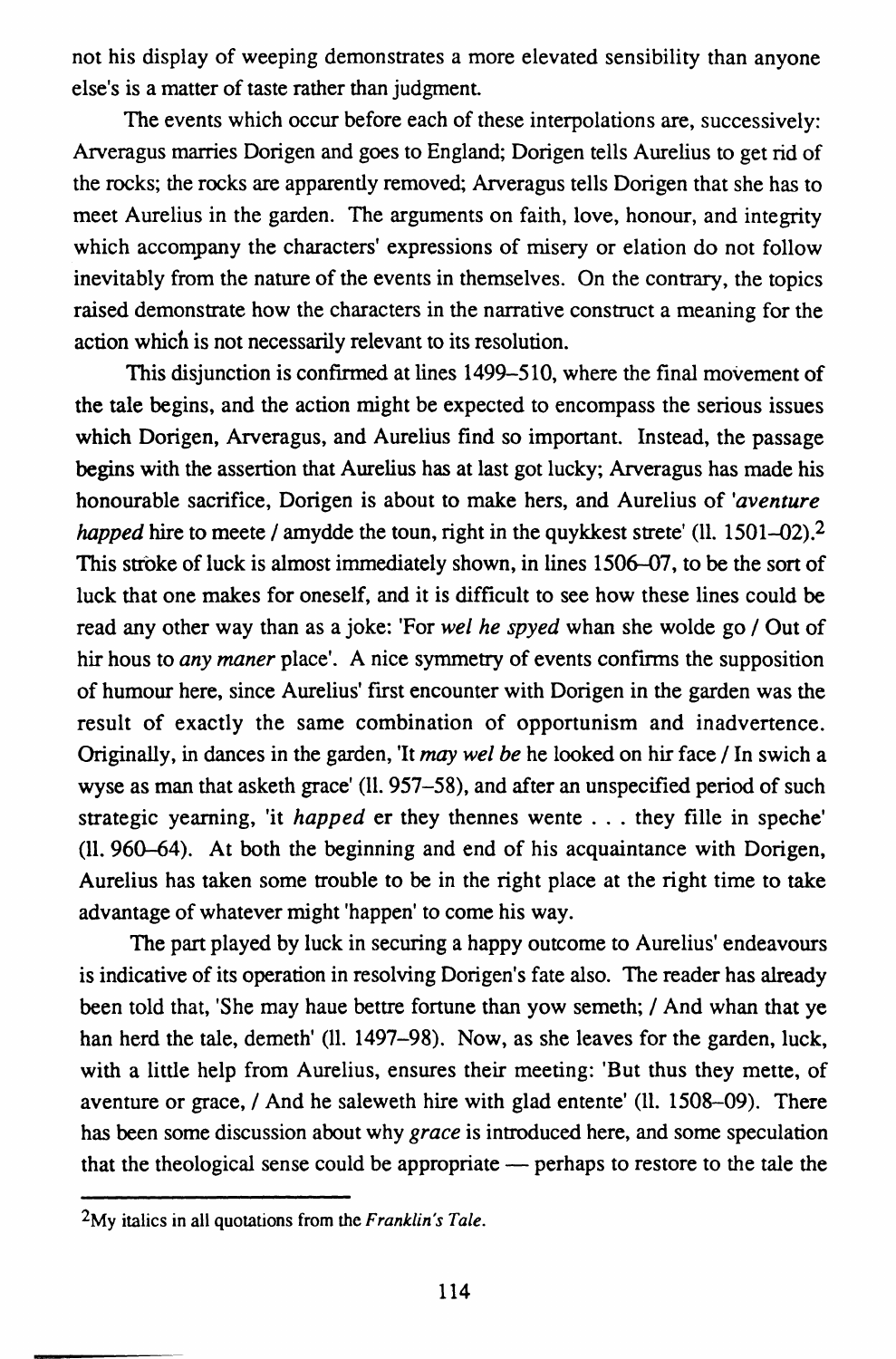seriousness which it seems to be losing.3 While the collocation *aventure or grace*  occurs only twice in Chaucer,<sup>4</sup> both words are found in comparable collocations which indicate that the sudden introduction of a theological context here is an extremely improbable usage.

Chaucer commonly uses *aventure* in adverbial constructions to indicate the operation of chance. The adverbial senses listed in the *Middle English Dictionary5*  are 'as chance directs, at random, haphazardly; by chance, fate or coincidence, accidentally; without conscious design, unintentionally'. The adverbial phrase is usually *by aventure;* the adverbial with preposition *of* at lines 1501 and 1508, is peculiar, in' Chaucer, to the *Franklin's Tale.* The only other use of *aventure* in collocation with *grace* occurs at line 60 of the *Complaint of Mars.* In this line, 'My lyf stant ther in aventure and grace', both words have a similar meaning: 'at risk', or 'in peril';6 neither sense is applicable in line 1508. There are twelve instances of *aventure* in collocation with words other than *grace.* In ten of these, both words in the collocation refer to the operations of chance and fortune. *A venture or cas* occurs six times;<sup>7</sup> *or fortune* twice;<sup>8</sup> *or sort*<sup>9</sup> and *or hap*<sup>10</sup> once each. In these combinations, the conjunction *or* is used without any contrastive force; it merely extends the phrase by adding a term of similar meaning to *aventure.* There are, however, two instances where the second word is *destinee,11* and the collocation resembles line 1508 more closely. The conjunction in *aventure or destinee* is used with alternative force, expressing a contrast between chance, and fate or providence as an inexorable force.12

<sup>3</sup>p. Hodgson, in her edition, *The Franklin's Tale* (London, 1960), p. 104, suggests that 'the alteration of the common phrase by the introduction of "grace" is deliberately made to be in keeping with the Franklin, a professed son of the church'. G. Joseph, in 'The *Franklin's Tale:*  Chaucer's Theodicy', *Chaucer Review,* l (1966-67), 30, goes much further: 'The immanence of a Providential "grace" asserts itself in a fully comprehensible way for the first time. The verbal drift from "aventure" to "grace" captures in small the moral of the tale.'

<sup>4</sup>The Chaucerian usages have been compiled from J. S. P. Tatlock, *A Concordance to the Complete Works of Geoffrey Chaucer* (Washington, D.C., 1927; reprinted, 1963), *(Concordance).*  The abbreviations for the names of poems are as used in the *Concordance;* where necessary, the line references to the 'Globe' edition there used have been changed to those in Robinson. A *venture* is found at *Concordance*, pp. 9-10, and *grace* at pp. 390-92.

*<sup>5</sup>Middle English Dictionary (MED),* edited by Hans Kurath, *eta/.* (Ann Arbor, 1954- ), Part Bl, p. 547, sense l (c).

*<sup>6</sup>MED,* Part Bl, p. 548. sense 3(a)-(e) *aventure; MED,* Part G3, pp. 285-86, sense 3(e) *grace.* 

*<sup>?</sup>concordance,* Pro!. 844, Kn. 1074, Pars. 570-75, TC. l. 568, 4. 388, and HF. 2. 544.

<sup>8</sup>NP. 2999, Cl. 812.

<sup>9</sup>Prol. 844.

lOBo. *5.,* p. l., 59.

llKn. 1465, Mch. 1967.

<sup>12</sup>M *ED,* Part 03, pp. 1033-34.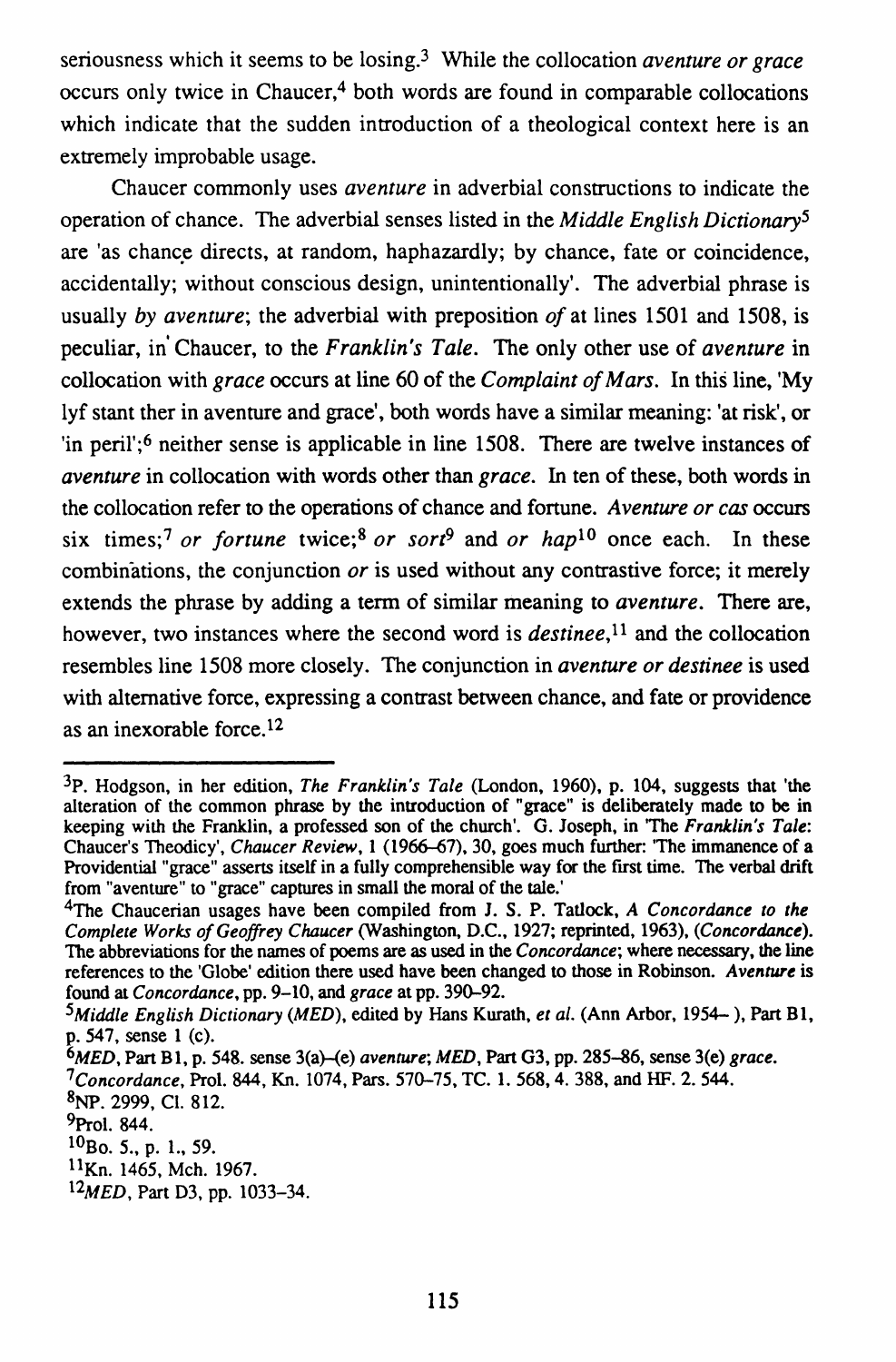Chaucer uses *grace* extensively, in all the senses cited in the *Middle English Dictionary* except sense  $7<sup>13</sup>$  The theological senses of grace.<sup>14</sup> involving the operation of God's favour in either material or spiritual contexts, occur in collocation with the divine attributes of power, forgiveness, and mercy ,15 There is no instance of the ideas associated with God's gifts of grace being used in collocation with chance. The secular gifts of grace spring from goodwill and patronage,<sup>16</sup> either of the lady in *fin'amor*, or of a lord. The most usual collocation for this secular sense of *grace* is with *merci,* occurring five times.17 It occurs once with *favour,18* and once with *largesse.!9* While it is remotely possible that Dorigen's *grace* is being referred to in line 1508, as is the case at lines 958, 999, and 1325 of the tale, the absence of any other usage where this sense is associated with chance makes such a meaning rather strained. Two further collocations occur, in which *grace* is found not with *aventure* but with the similar hap. They are 'Shal I clepe hyt hap other grace',  $20$  and 'The oughte nat to clepe it hap, but grace'.  $21$  The most likely meaning of *grace* here, as at line 1508, is that of Providence, lot, or fortune. The *Middle English Dictionary*, in its entry under this sense, 22 differentiates between examples where 'grace' indicates the operation of God's providence, and those indicating the more worldly operations of fate or fortune  $(senses 3(a)–(c))$ .

The question of whether *grace* in line 1508 refers to religious providence (as in Joseph's account of the line), $2<sup>3</sup>$  or to worldly fortune, is to some extent a grammatical problem. If the *or* in the line is additive, as in the examples where *aventure* is collocated with *cas, fortune, sort,* or *hap,* then senses 3(b)-(c) of *grace*  are both grammatically and textually more likely. If, on the other hand, the *or* is alternative, then a contrast exists between *aventure* and *grace,* similar to that already observed between *aventure* and *destinee,* and between hap and *grace* in comparable collocations. In this case, either sense  $3(a)$  or senses  $3(b)$ –(c), may be applicable. Aurelius' 'chance' meeting with Dorigen may be the effect of a stroke of Providence, or merely a stroke of luck.

*<sup>13</sup>MED,* Part G3, pp. 283-88.

*<sup>14</sup>MED,* Part G3, pp. 283-85, sense 1 (a)-{g) and sense 2 (a)-(b).

<sup>&</sup>lt;sup>15</sup>Mk, 2182, 2218, Pars. 1025-30, ABC. 26, 156.

<sup>&</sup>lt;sup>16</sup>MED, Part G3, pp. 286–87, sense 4 (a)–(e).

<sup>17</sup>Kn. 1120, Mel. 1815-25, 1875-85, PF. 421, Comp. L. 17.

 $18$ Cl. 102.

<sup>19</sup>Ane1. 42.

<sup>20</sup>ao. s1o.

<sup>21</sup>TC. 1. 896.

<sup>&</sup>lt;sup>22</sup>MED, Part G3, p. 285, sense 3 (a)–(c).

<sup>23</sup>Joseph, The *Franklin's Tale:* Chaucer's Theodicy', p. 30.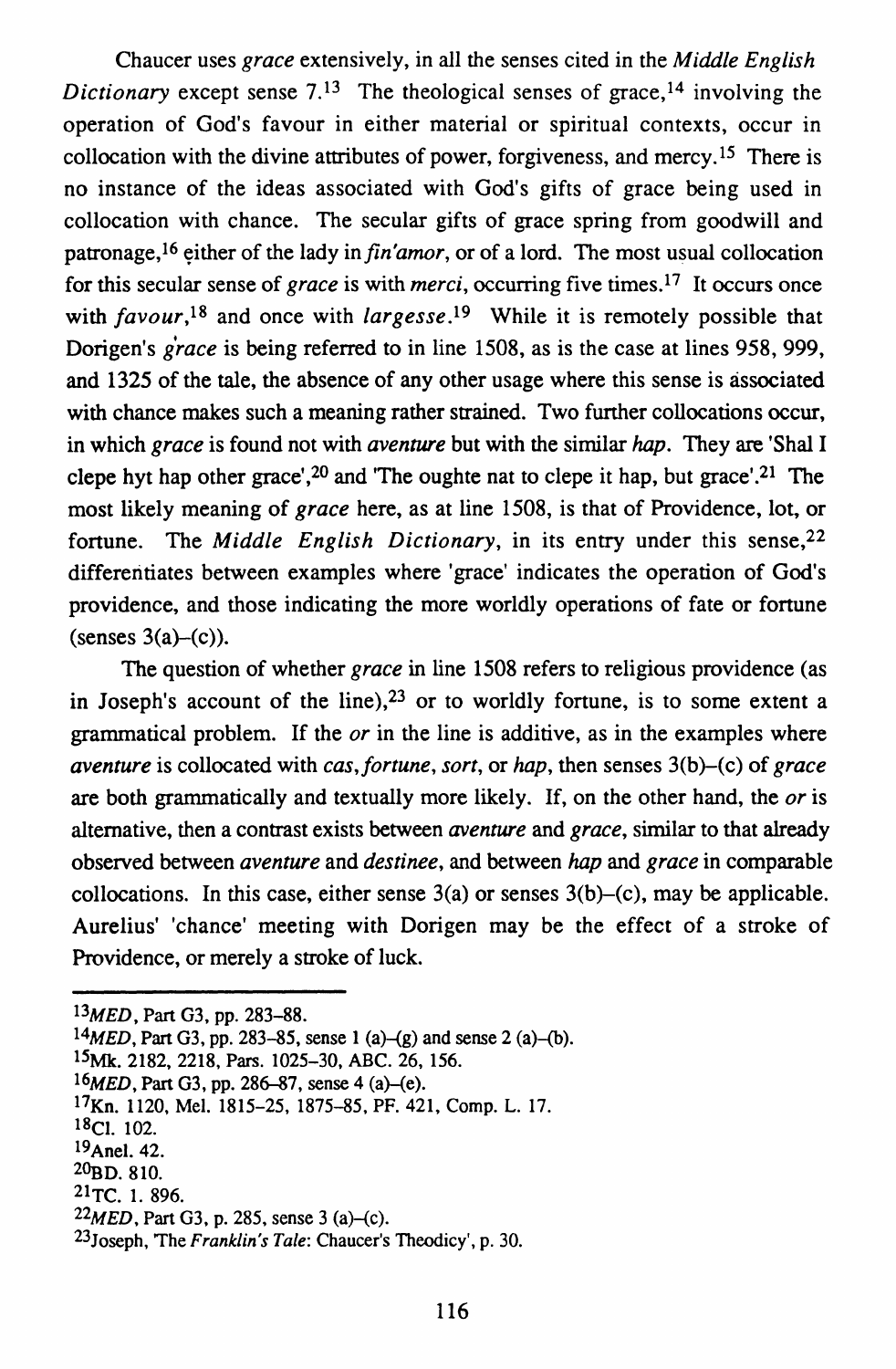The matter can be resolved by examining the contexts in which the four comparable collocations occur.24 *A venture or destinee* occurs at line 1465 in the *Knight's Tale* in reference to Palamon's escape from prison on the third of May in the seventh year of his imprisonment. The 'unlucky' or 'dismal' May 3rd used here fits more comfortably with the fatalism associated with the Theban lot in the tale than with a Christian providence, especially since line 1466 glosses the meaning of *destinee: 'as, when a thyng is shapen, it shal be'. Destynee or aventure occurs at* line 1967 of the *Merchant's Tale* in an even less Christian context, in reference to the arrangements for Damyan's and May's adultery:

> Were it by destynee or aventure, Were it by influence or by nature, Or constellacioun, that in swich estaat The hevene stood that tyme fortunaat Was for to putte a bille of Venus werkes. (ll. 1967-71)

If *grace* in line 1508 is a variation of *destinee,* the evidence of the two similar occurrences supports sense 3(b). *Hap or grace* occurs in the *Book of the Duchess* at line 810, and once again the context is clearly secular; the first meeting of the Knight with Blanche:

> Shal I clepe hyt hap other grace That broght me there? Nay, but Fortune, That is to lyen ful commune. (ll. 810-12)

The final instance, in Book I of *Troilus and Criseyde,* is again concerned with the devotion of the lover for the beloved, as Pandarus advises Troilus,

> ... nought but good it is To Ioven wei, and in a worthy place; The oughte nat to clepe it hap, but grace. (11, 894-96)

While the *grace* granted the lover *infin'amor* has some of the qualities of religious grace, the context remains secular, and nothing in these two occurrences supports a religious interpretation for *grace* in line 1508.

Aurelius' good luck in meeting Dorigen is, of course, a necessary plot mechanism, but all the events of the *Franklin's Tale* are shown to be equally lucky for all the characters by the end of the tale. The final question of the *Franklin's Tale*  does not invite the reader to speculate on God's providence, Christian marriage, the difference between *amicitia* and *amor,* or even, very much, on *trouthe* or *gentillesse.* 

<sup>&</sup>lt;sup>24</sup>The collocation in the *Complaint of Mars*, although using both words, is clearly inapplicable. See note 6.